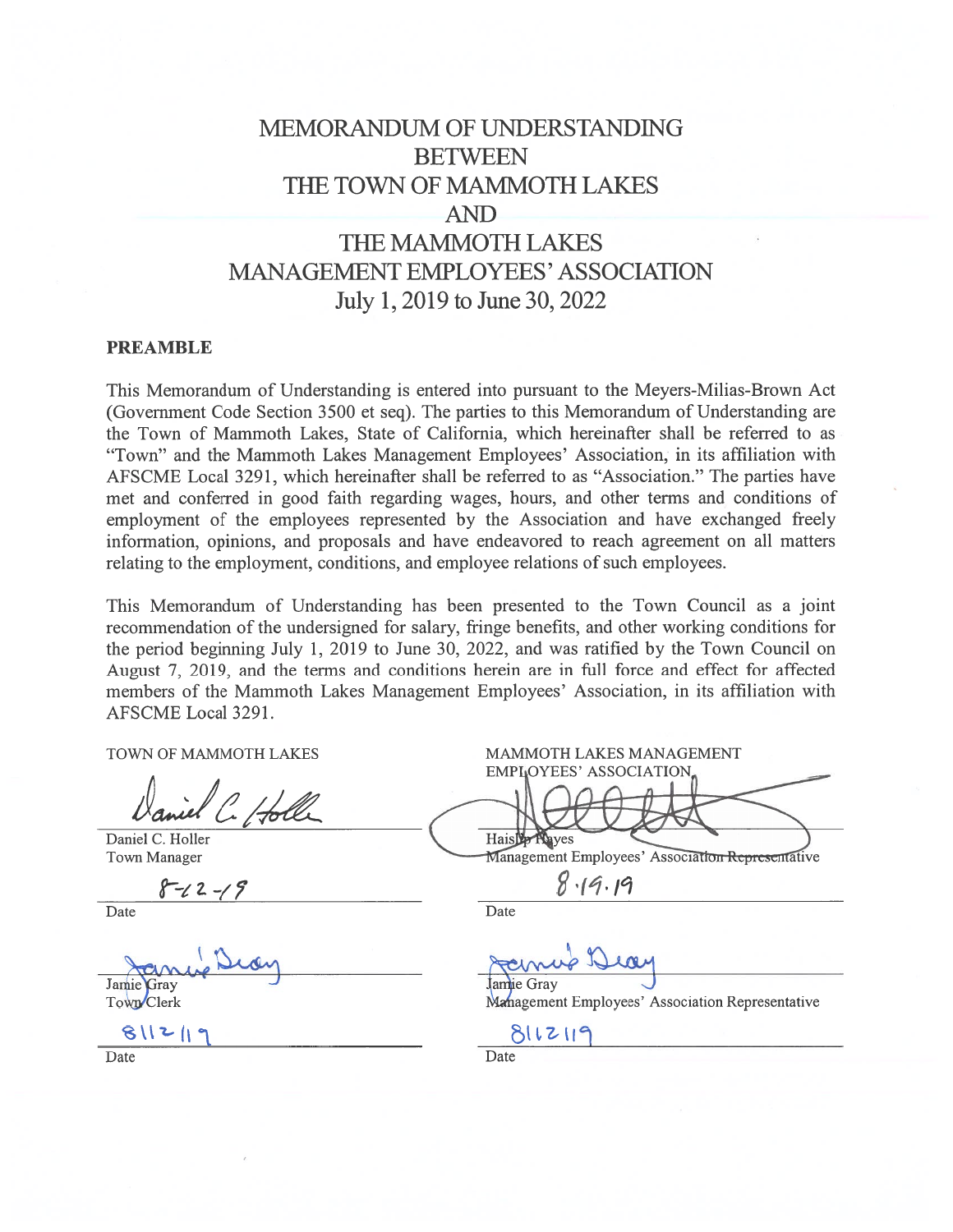# MEMORANDUM OF UNDERSTANDING **BETWEEN** THE TOWN OF MAMMOTH LAKES AND THE MAMMOTH LAKES MANAGEMENT EMPLOYEES'ASSOCIATION July 1, 2019 to June 30, 2022

#### **PREAMBLE**

This Memorandum of Understanding is entered into pursuant to the Meyers-Milias-Brown Act (Government Code Section 3500 et seq). The parties to this Memorandum of Understanding are the Town of Mammoth Lakes, State of California, which hereinafter shall be referred to as "Town" and the Mammoth Lakes Management Employees' Association, in its affiliation with AFSCME Local 3291, which hereinafter shall be referred to as "Association." The parties have met and conferred in good faith regarding wages, hours, and other terms and conditions of employment of the employees represented by the Association and have exchanged freely information, opinions, and proposals and have endeavored to reach agreement on all matters relating to the employment, conditions, and employee relations of such employees.

This Memorandum of Understanding has been presented to the Town Council as a joint recommendation of the undersigned for salary, fringe benefits, and other working conditions for the period beginning July 1, 2019 to June 30, 2022, and was ratified by the Town Council on August 7, 2019, and the terms and conditions herein are in full force and effect for affected members of the Mammoth Lakes Management Employees' Association, in its affiliation with AFSCME Local 3291.

| TOWN OF MAMMOTH LAKES | <b>MAMMOTH LAKES MANAGEMENT</b><br><b>EMPLOYEES' ASSOCIATION</b> |
|-----------------------|------------------------------------------------------------------|
| Daniel C. Holler      | <b>Haislip Hayes</b>                                             |
| <b>Town Manager</b>   | Management Employees' Association Representative                 |
| Date                  | Date                                                             |
| Jamie Gray            | Jamie Gray                                                       |
| <b>Town Clerk</b>     | Management Employees' Association Representative                 |
| Date                  | Date                                                             |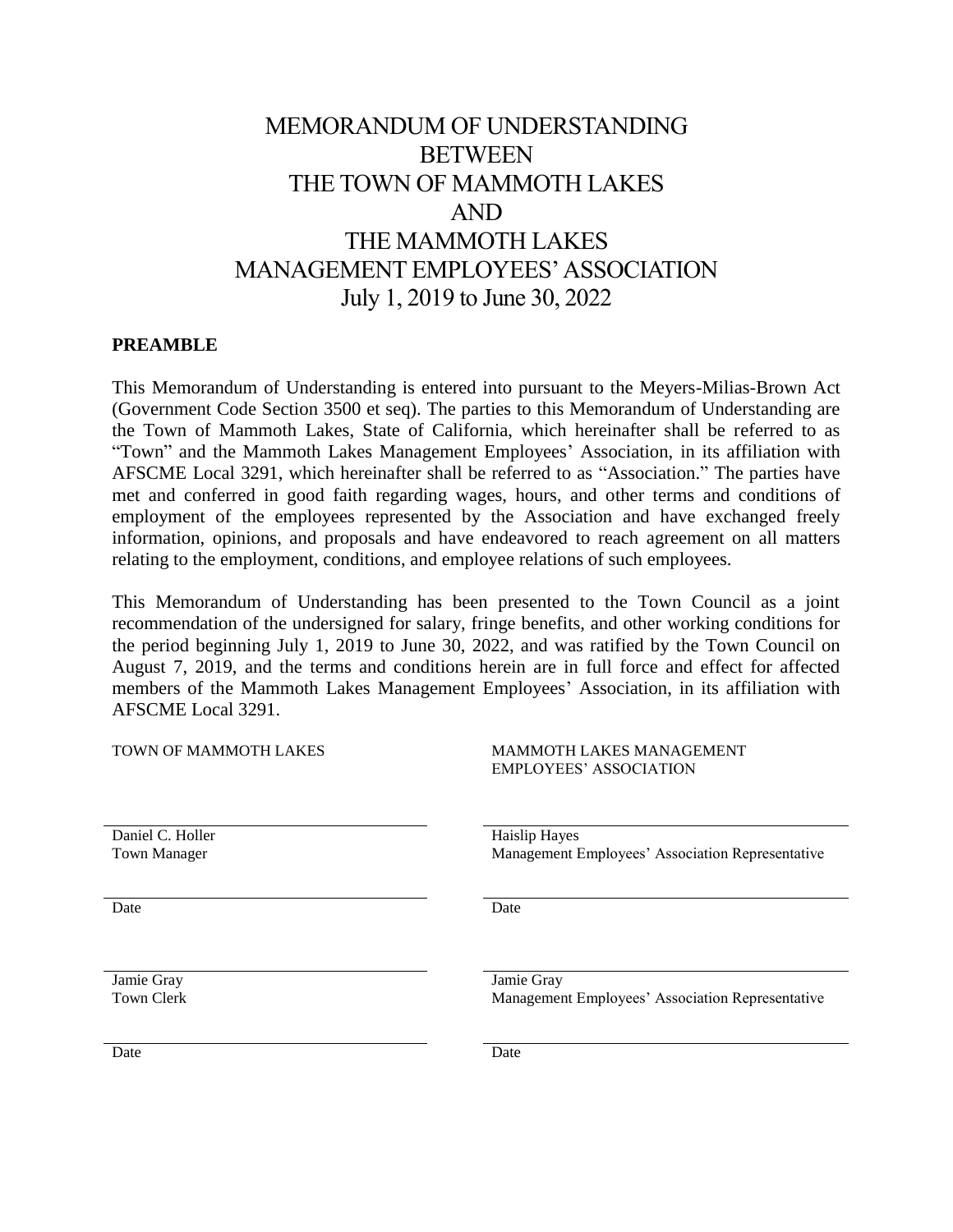### **Table of Contents**

| <b>ARTICLE 7: Personnel Rules and Grievance and Disciplinary Procedures </b> |  |
|------------------------------------------------------------------------------|--|
|                                                                              |  |
|                                                                              |  |
|                                                                              |  |
|                                                                              |  |
|                                                                              |  |
|                                                                              |  |
|                                                                              |  |
|                                                                              |  |
|                                                                              |  |
|                                                                              |  |
|                                                                              |  |
|                                                                              |  |
|                                                                              |  |
|                                                                              |  |
|                                                                              |  |
|                                                                              |  |
|                                                                              |  |
|                                                                              |  |
|                                                                              |  |
|                                                                              |  |
| 10.3 Vision and Dental Health Reimbursement Arrangement (HRA) Plan 11        |  |
|                                                                              |  |
|                                                                              |  |
|                                                                              |  |
|                                                                              |  |
|                                                                              |  |
|                                                                              |  |
|                                                                              |  |
|                                                                              |  |
|                                                                              |  |
|                                                                              |  |
|                                                                              |  |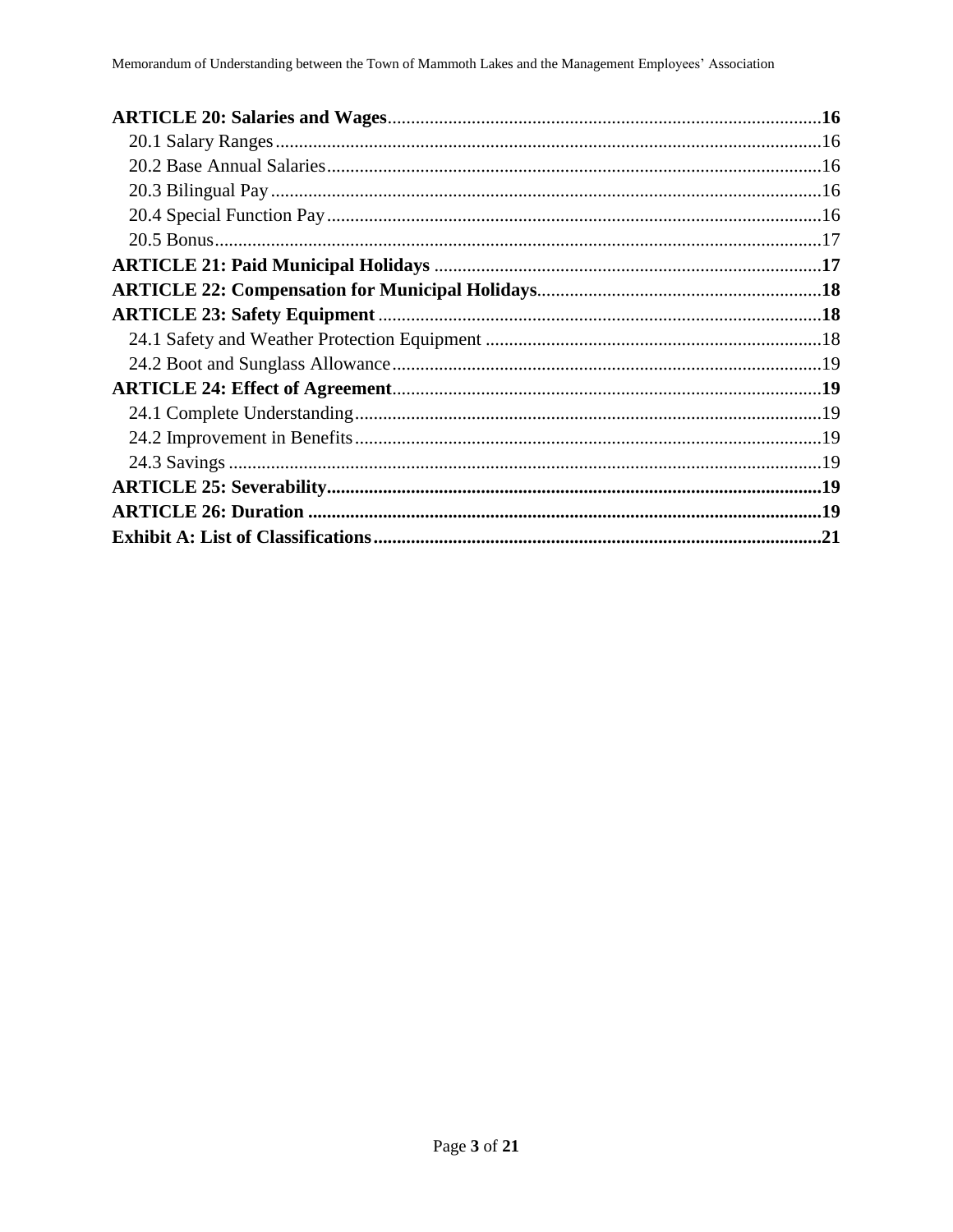### **ARTICLE 1: Agreement**

The Articles and provisions contained herein constitute a bilateral and binding agreement ("Agreement") by and between the Town Council of the Town of Mammoth Lakes, California ("Town") and the Mammoth Lakes Management Employees' Association ("Association") in its affiliation with AFSCME Local 3291.

### **ARTICLE 2: Recognition**

The Town recognizes the Association as the exclusive representative of all regular employees whose job classifications are listed in attached Exhibit A.

### **ARTICLE 3: Non-Discrimination**

There shall be no discrimination based on an employee's race, religious creed, color, national origin, ancestry, sex, age, physical or mental disability, medical condition, sexual orientation, marital status, gender identity, gender expression, genetic characteristics or information, military or veteran's status, and/or any other category protected by federal and/or state law. In addition, Town policy prohibits retaliation because of the employee's opposition to a practice the employee reasonably believes to constitute employment discrimination or harassment or because of the employee's participation in an employment investigation, proceeding, hearing, or legitimate employee organization activities. Employees who believe they have been harassed, discriminated against, or retaliated against, should report that conduct to the Town, and the Town will investigate those complaints.

### **ARTICLE 4: Association Rights**

- 4.1 The Association shall have the right to post notices of activities and matters of Association concern on bulletin boards located at Town facilities and to use the Town email, meeting rooms, equipment, and supplies to notice and conduct meetings. Use of space must not interfere with any Town needs or use.
- 4.2 The Town Manager may authorize up to forty (40) hours annually, not to exceed five (5) days per year, for the Association President or their designee to conduct Association business or attend state or national conferences sponsored by employee associations, exclusive of activities directly related to negotiations affecting this MOU. Public agencies shall allow a reasonable number of public agency employee representatives of recognized employee organizations reasonable time off without loss of compensation or other benefits when formally meeting and conferring with representatives of the public agency on matters within the scope of representation. Association members shall provide their supervisors with reasonable notification requesting release time to conduct association business outside of formal negotiations.
- 4.3 Within thirty (30) days of the ratification of this Agreement, or any subsequent modification thereof, by both parties, the employer agrees to provide an executed copy to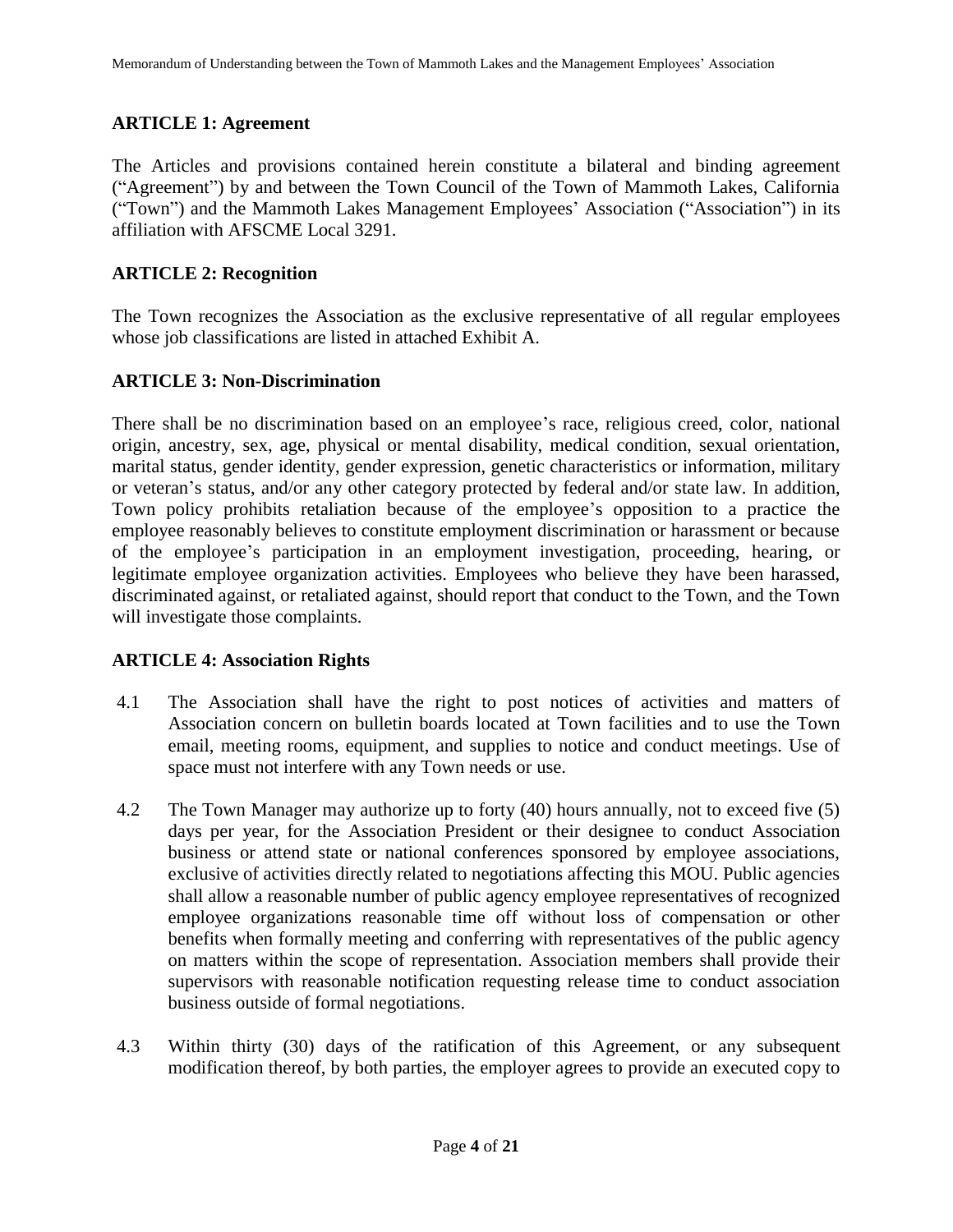the Association and an electronic copy for distribution and placement on the Town's website.

- 4.4 A representative from the Association shall have the right and the opportunity during normal business hours to speak to a new employee for the purposes of explaining the new employee's contractual rights and introducing them to the Association. No employee is required to attend such meeting.
- 4.5 The Town agrees to notify the Association at least thirty (30) days prior to the elimination of any position and/or implementing an employee layoff which would impact Association-represented employees. The Association may then request to meet and confer.

### **ARTICLE 5: Town Rights**

It is understood and agreed that the Town Council retains all of its powers and authority to direct, manage, and control the operation of the Town to the full extent of the law. The exercise of the foregoing powers, rights, authority, duties, and responsibilities by the Town, the adoption of ordinances, policies, rules, regulations, and practices in furtherance thereof, and the use of judgment and discretion in connection therewith, shall be limited only by the specific and express terms of this Agreement, and then only to the extent such specific and express terms are in conformance with law.

Included in these Town duties and powers are the exclusive rights to: determine its organization; direct the work of its employees; determine the times and hours of operation; determine the kinds and levels of services to be provided, and the methods and means of providing them; establish its departmental policies, goals, and objectives; insure the rights and privileges of citizens; determine staffing patterns; determine the number and kind of personnel required; maintain the efficiency of Town operations; build, move, or modify facilities; establish budget procedure and determine budgetary allocation; determine the methods of raising revenue; enter into contracts for supplies and services; and take appropriate action in the event of an emergency. In addition, the Town retains the right to hire, classify, assign, transfer, evaluate, promote, demote, suspend, and terminate employees. These rights will be in conformance with the provisions of state and federal laws.

The Town retains its right to waive, for the duration of the cause, pertinent policies and practices referred to in this Agreement in cases of civil defense, natural disasters, epidemics, or acts of God. All rights, powers, and privileges of the Town shall be exercised by the Town Council and the operation of the Town shall be administered by the Town Manager or any other person properly designated by the Town Council or the Town Manager.

### **ARTICLE 6: Negotiation Procedure**

6.1 Either party may utilize the services of outside consultants.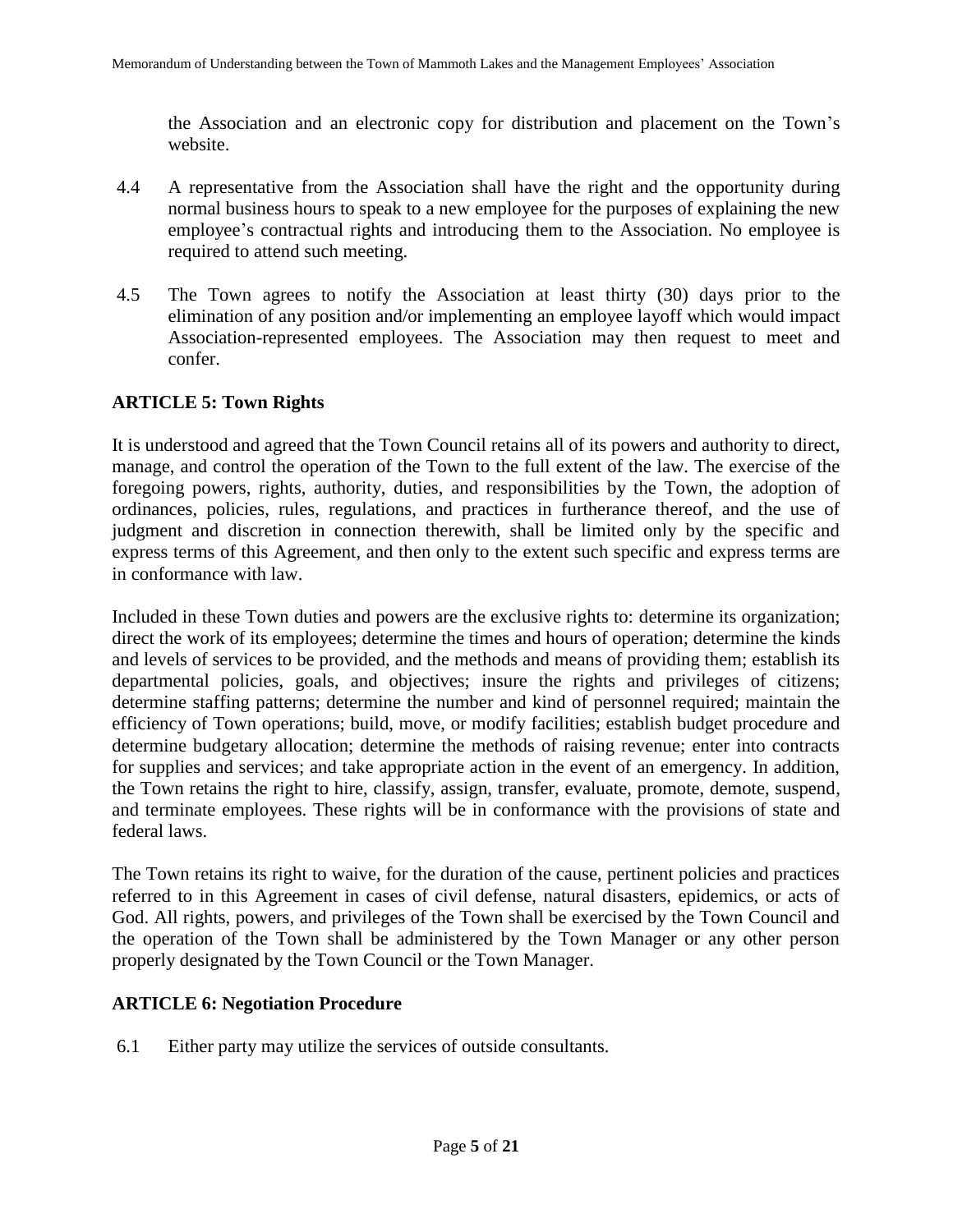- 6.2 The Town Council and the Association will discharge their respective duties required by this agreement in compliance with the Meyers-Milias-Brown Act (Government Code, Section 3500-2511).
- 6.3 Negotiations shall take place at mutually agreeable times and places, provided that meetings be held within ten (10) days after receipt of a written request.
- 6.4 The Association shall designate a minimum of two (2) representatives to meet with the Town Council's representatives.
- 6.5 The Town agrees to share with the Association all fiscal information necessary to facilitate the negotiation process, and the Town shall provide to the Association one copy of such other county and state financial reports as the Association may request.
- 6.6 The Town agrees to provide the Association with one copy of documents or materials used or relied upon in the negotiation process or pertaining to matters within the scope of representation, and/or other documents within the meaning of the Public Records Act of the State of California at no charge. The Association agrees to provide Town with one copy of any document pertaining to matters within the scope of representation and the negotiation process at no charge. Neither party is obligated to provide documents subject to legal privilege.

### **ARTICLE 7: Personnel Rules and Grievance and Disciplinary Procedures**

- 7.1 The Personnel Rules established pursuant to Town Council Resolution, or as subsequently modified by Town Council Resolution, are incorporated herein by reference, as are the Grievance and Disciplinary procedures and provisions established pursuant to said Resolution.
- 7.2 In the event that the Town intends to revise disciplinary and grievance procedures in the Town's Personnel Rules, the Town will meet and confer with the Association.

### **ARTICLE 8: Comprehensive and Other Leave**

8.1 Comprehensive Leave

Comprehensive leave combines several types of leaves, including vacation leave, sick leave, personal leave, and bereavement leave.

8.2 Scheduling/Notification

The scheduling of comprehensive leave for vacation and personal leave purposes and the amount to be taken at any one time shall be determined by the Department Head in accordance with the department's rules and with regard for the needs of the Town primarily and the preferences of the employee secondarily.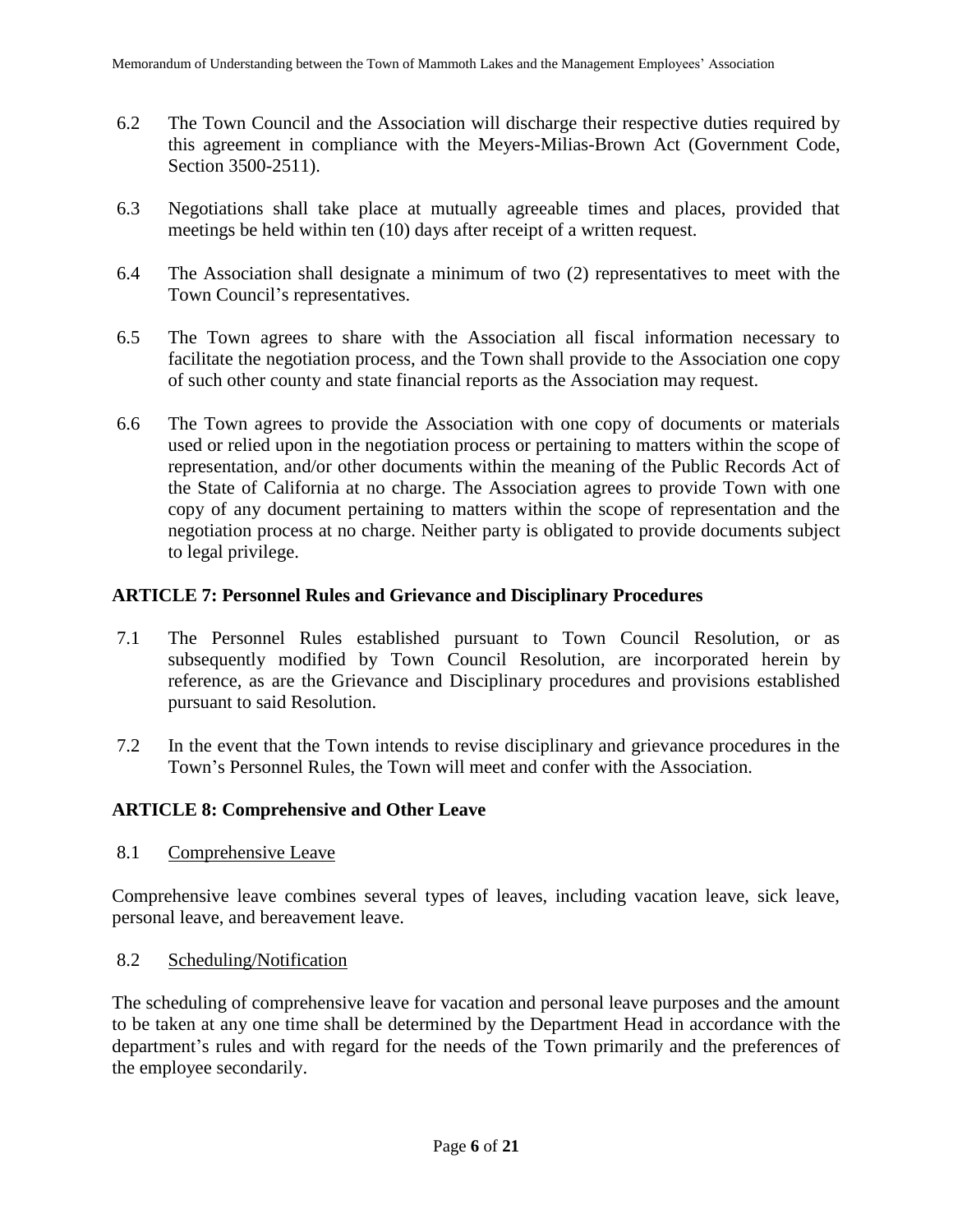In the event an employee finds it necessary to take comprehensive leave which has not been scheduled in advance, such as for illness, bereavement, emergencies, etc., it is the responsibility of the employee to make documented attempt to contact (i.e. by phone, in person, or email) their supervisor at least one (1) hour prior to the beginning of their work day to inform the supervisor of the unexpected need to utilize comprehensive leave.

It is the responsibility of the employee to maintain an appropriate level of leave sufficient to cover time lost in case of an unforeseeable event. If an employee does not have enough leave left, they will have their benefits prorated accordingly for time missed from work. More than one occurrence of missing work without having enough leave to cover time lost may result in disciplinary action.

### 8.3 Comprehensive Leave at Termination

Employees leaving municipal service with accrued comprehensive leave shall be paid the amount of accrued comprehensive leave to the date of termination. Payment for accrued comprehensive leave shall be at the employee's current rate of pay, or as required by law, and shall occur at the next regular pay date in the payroll period of the date of termination. The Town Manager, at his/her sole discretion, shall have the ability to approve other terms and conditions affecting payout of comprehensive leave at termination for any employee leaving municipal service.

### 8.4 Comprehensive Carryover/Pay-Outs

No employee shall be able to accrue comprehensive leave in excess of eight hundred and fifty (850) hours. When an employee reaches a comprehensive leave balance of eight hundred and fifty (850) hours, their accrual shall stop until which time their balance falls below eight hundred and fifty (850). Employees who currently have a comprehensive leave balance of eight hundred and fifty (850) hours or more will be paid out in FY 2019/20 for their leave hours down to seven hundred and eighty-two (782) hours at their regular rate of pay. These employees may elect to take their payout as cash or may elect to deposit their payout through payroll into an eligible 457 plan, or other pre-tax account plan, pursuant to applicable state and federal laws.

In the event an employee is not permitted to schedule and take leave as caused by the Town, which would result in the employee exceeding the accumulation limit, the employee may request the Town Manager to consider the reasons for exceeding the cap and may be granted a ninety (90) day extension of time, in which leave time will be scheduled that will bring the employee's accrued time below the eight hundred and fifty (850) limit. One additional ninety (90) day extension may be granted.

Employees may request a payout of comprehensive leave twice annually, not to exceed a combined total of two hundred (200) hours, once during the second quarter of the calendar year and again during the fourth quarter of the calendar year. All such requests will be processed and pay-outs made in accordance with a schedule established by the Town Manager, or designee. Employees will be provided ample advance notification of the schedule. Members requesting a pay-out must retain an accrued comprehensive leave balance of not less than two hundred and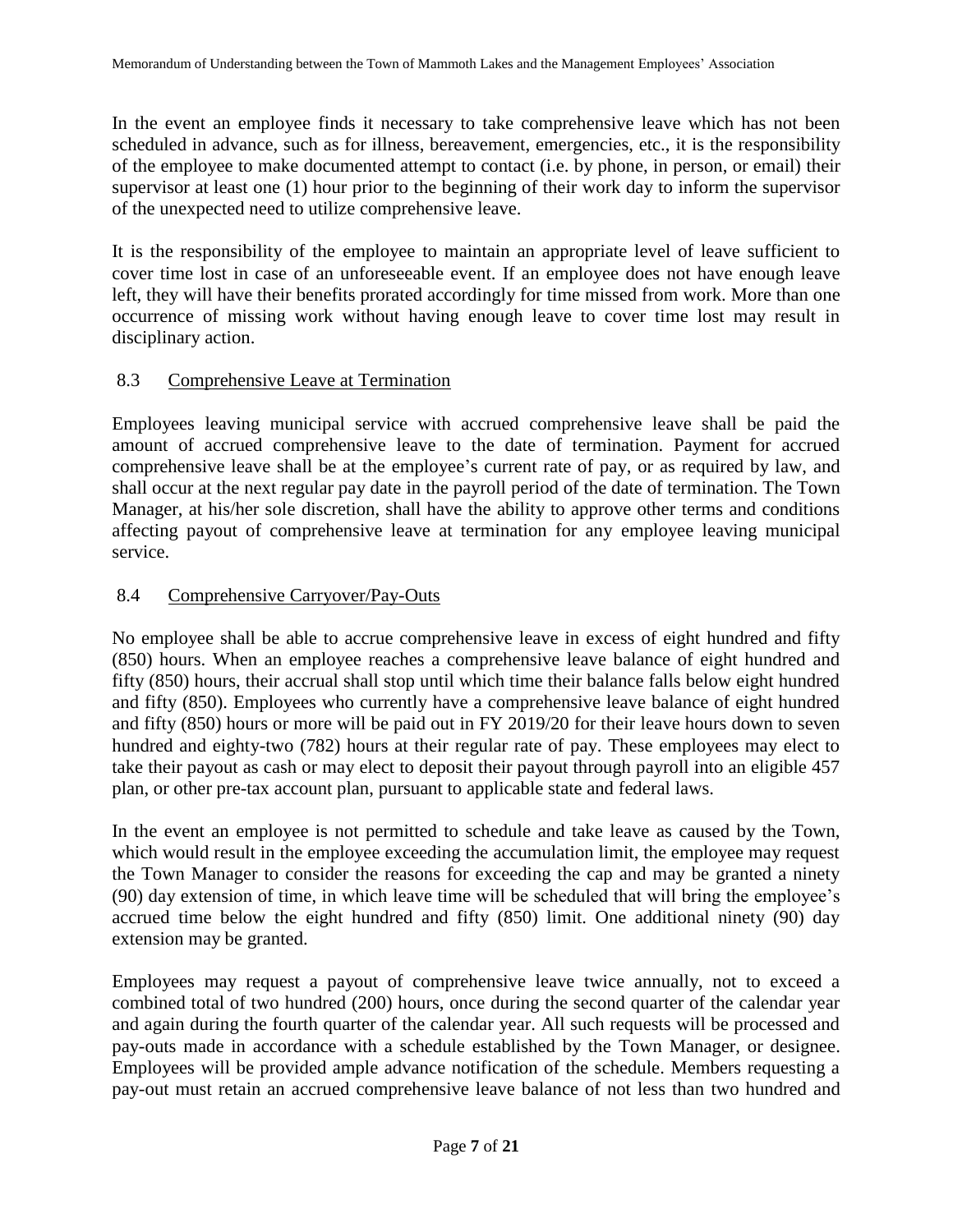forty (240) hours. Pay-outs will be made at the employee's current regular rate of pay. Employees may elect to take their payout as cash or may elect to deposit their payout through payroll into an eligible 457b Plan, or other pre-tax account plan, pursuant to applicable state and federal laws.

The Town Manager may authorize pay-outs at other times upon the specific written request of an employee, but only in the event that extraordinary circumstances warrant such consideration.

#### 8.5 Comprehensive Leave Accruals

Employees accrue comprehensive leave based upon their length of continuous service as determined by their anniversary date according to the following schedule:

| $16.6667$ hrs/month |
|---------------------|
| $18.6667$ hrs/month |
| $20.6667$ hrs/month |
| $22.6667$ hrs/month |
|                     |

#### 8.6 Parental Leave

The Town and the Association acknowledge that the California Government Code provides a number of employee benefits for pregnancy, childbirth, and related conditions. The Town provides parental leave in accordance with applicable state and federal law. The Town will provide up-to-date and current information on the benefits provided and shall make all such information available to an employee upon request. Such information will be available from the Human Resources Department.

The requirement for integrated use of leave time to coordinate with the Family and Medical Leave Act (FLMA), the California Family Rights Act (CFRA), or other qualifying event may be limited to allow the employee to retain not more than a combined total of eighty (80) hours of paid leave in their leave banks.

#### 8.7 Family and Medical Leave

The Town and the Association acknowledge that state and federal law requires employers to grant family and medical leave under specified circumstances. The Town provides family and medical leave in accordance with applicable state and federal law. The Town will provide up to date and current information on the benefits provided and shall make all such information available to an employee upon request. Such information will be available from the Human Resources Department.

Employees that have a FMLA or CFRA-qualifying event will receive FMLA or CFRA benefits. Those who are also eligible for other benefits such as State Disability Insurance (SDI) or Paid Family Leave benefits must utilize paid leave, in accordance with state and federal law on a prorated basis to supplement their additional payments and continue to receive the benefits provided under the FMLA and CFRA laws.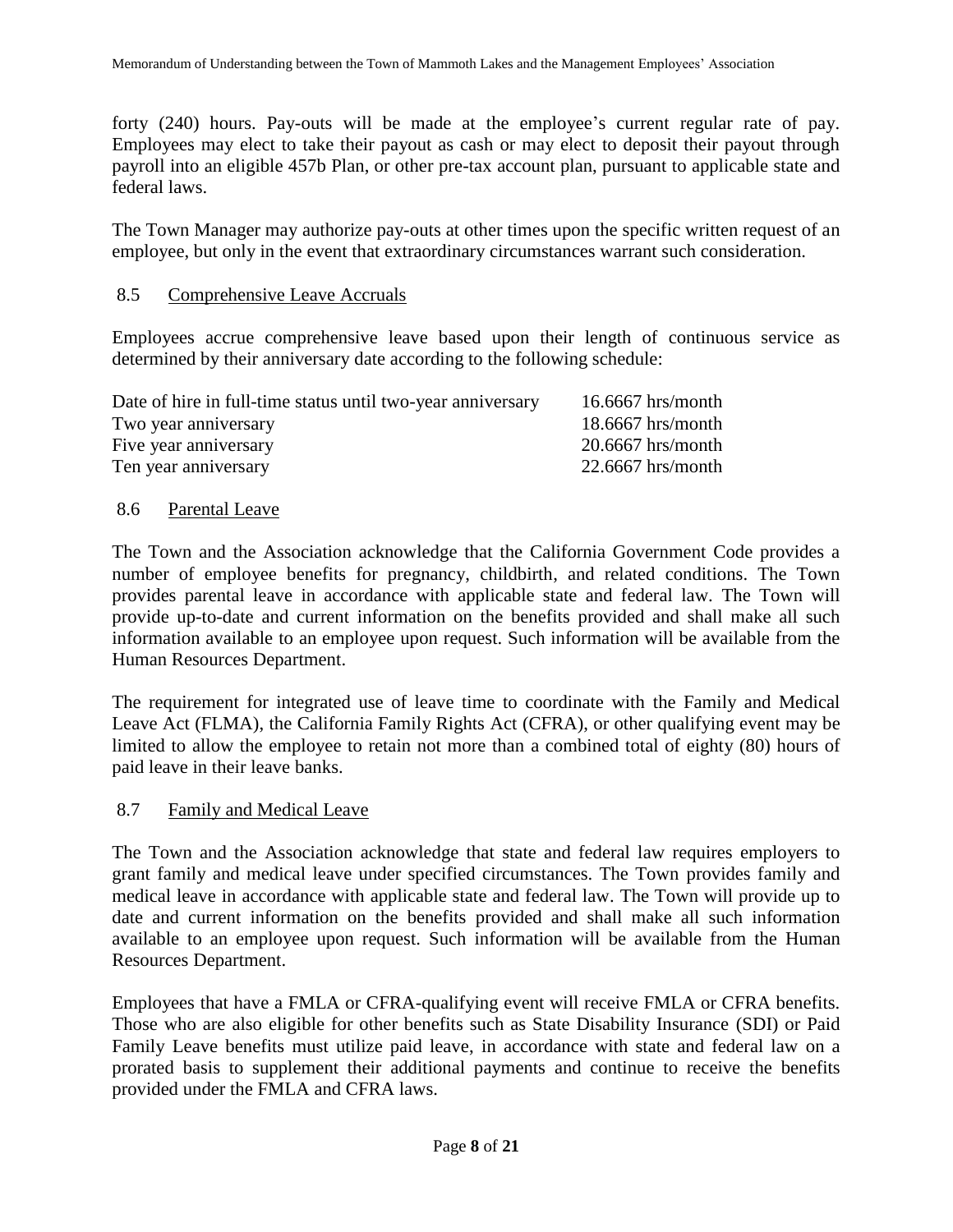The requirement for integrated use of leave time to coordinate with FMLA, CFRA, or other qualifying event may be limited to allow the employee to retain not more than a combined total of eighty (80) hours of paid leave in their banks.

#### 8.8 Military Leave

The Town and the Association acknowledge that both state and federal law requires an employer to grant an employee leave for specified military service. The Town and the employees in the unit of representation agree to absolute compliance with the law.

### 8.9 Jury Duty

Employees shall receive full compensation for serving on Jury Duty, provided that Juror Pay (not including mileage) received by the employee is paid to the Town.

### 8.10 Leave Without Pay

The Department Head may approve an employee's request for up to forty (40) cumulative hours of leave without pay per calendar year. Leave without pay may be granted only after all accrued leave has been exhausted. All benefits, including but not limited to, leave accrual, health insurance, and retirement shall be reduced proportionally to the reduction in work hours.

### 8.11 Unpaid Leave of Absence

The Town Manager may approve an employee's request for up to a six (6) months unpaid leave that will guarantee that the member shall retain permanent status upon return. Requests for a leave of absence will be made in writing to the Town Manager and shall contain all relevant facts and circumstances in support of the request. The Town Manager's approval of a leave of absence is discretionary; however, the primary consideration in reaching a decision to grant or deny a leave of absence shall be the efficient and orderly operation of the Town and the affected department. All benefits, including but not limited to, leave accrual, health insurance, and retirement shall be terminated for the duration of the leave of absence, except as otherwise required by law. All accrued leave balances must be exhausted before the employee may go onto an unpaid leave of absence.

#### 8.12 Catastrophic Leave

The Town has a policy that allows employees to donate their leave to other employees that have suffered a catastrophic event and have exhausted all types of leave at their disposal. An employee who is eligible to receive other benefits such as SDI or Workers' Compensation benefits may receive Catastrophic Leave on a pro-rated basis not to exceed the employee's normal rate of pay. Information related to Catastrophic Leave shall be available from the Human Resources Department.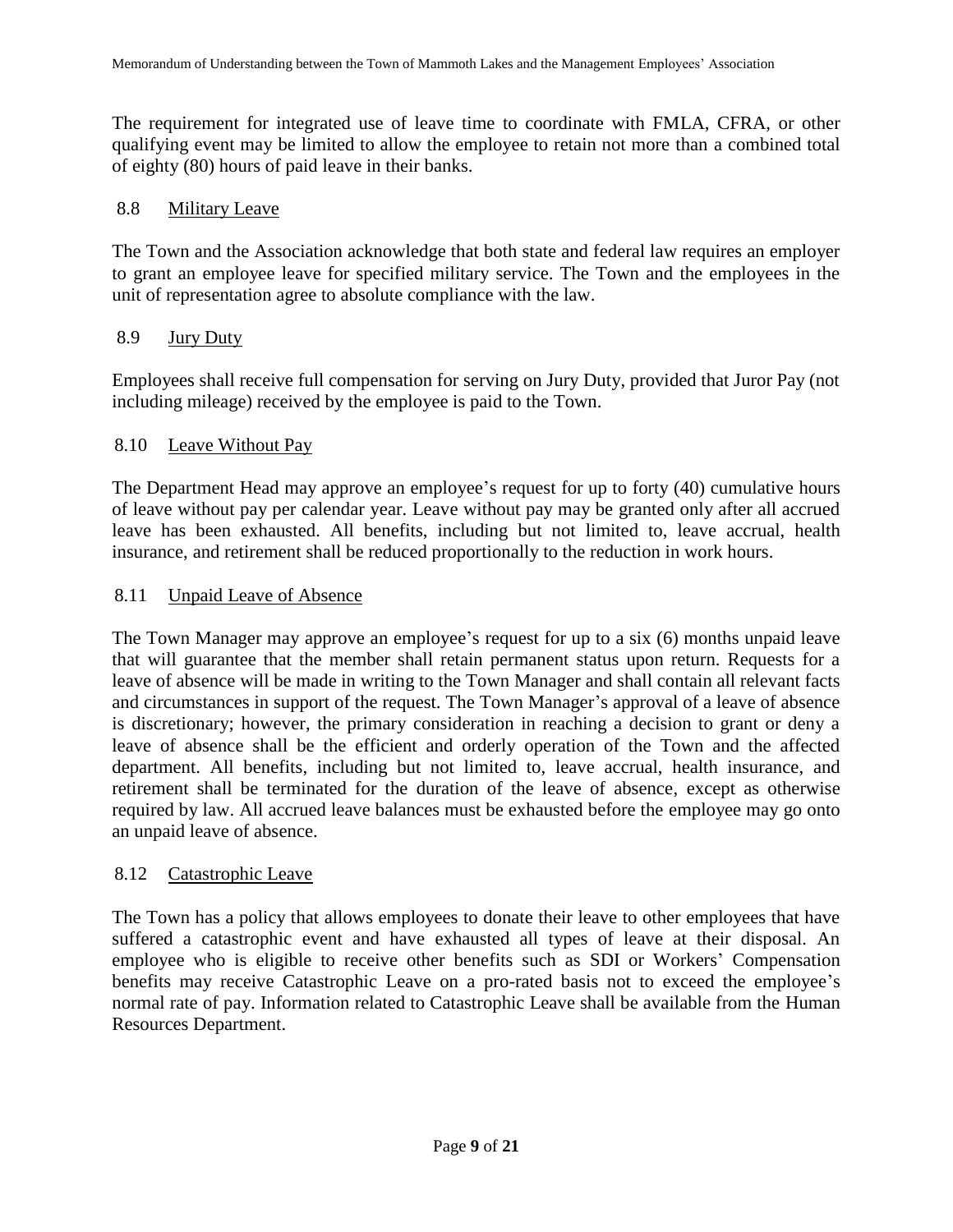### 8.13 Administrative Leave

Due to the nature of exempt positions, employees shall receive paid administrative leave. The amount of time assigned per fiscal year shall be eighty (80) hours. Administrative leave may not be carried over into the next fiscal year.

### **ARTICLE 9: Worker's Compensation**

### 9.1 Industrial Accident and Illness Leave

Industrial accident leave shall be granted as required by law.

### 9.2 On-the-Job Injury

Whenever an employee is absent due to an illness or injury arising out of and in the course of employment, the unit member shall receive full compensation, less any Workers' Compensation insurance benefits received, during the first fifteen (15) working days of such absence without deduction from accrued comprehensive leave. Thereafter, if the employee is still properly absent from duty, they may receive, from accrued comprehensive leave, if any, an amount equal to the difference between the amount the member receives as Workers' Compensation insurance benefits and the amount of their regular compensation until the unit member returns to work or accrued leave is exhausted. If comprehensive leave is exhausted, then the unit member will be compensated at the statutory rate under the current Workers' Compensation regulations by the Town's Workers' Compensation Insurance carrier. All benefits, including but not limited to, leave accrual, health insurance, and retirement, shall be reduced proportionally to the reduction in work hours; exceptions to the pro-ration may be considered by the Town Manager.

### **ARTICLE 10: Health Insurance Benefits**

10.1 Health Insurance Benefits

Employees and their dependents shall be eligible for coverage under the Town's health plan, subject to the plan's terms and conditions.

#### 10.2 Flexible Benefit Section 125 Program and Benefit Stipend

The Town will contract with CaIPERS for health insurance for the period of this Agreement. The Town will maintain a flexible benefit program.

- a. Employees and their dependents shall be able to participate in the CaIPERS Health Program.
- b. The Town shall contribute the minimum amount required by state law per month per employee as the "employer contribution" to the cost of the premium for the health program, should the employee elect to participate in the plan. This is otherwise known as the PEMCHA minimum.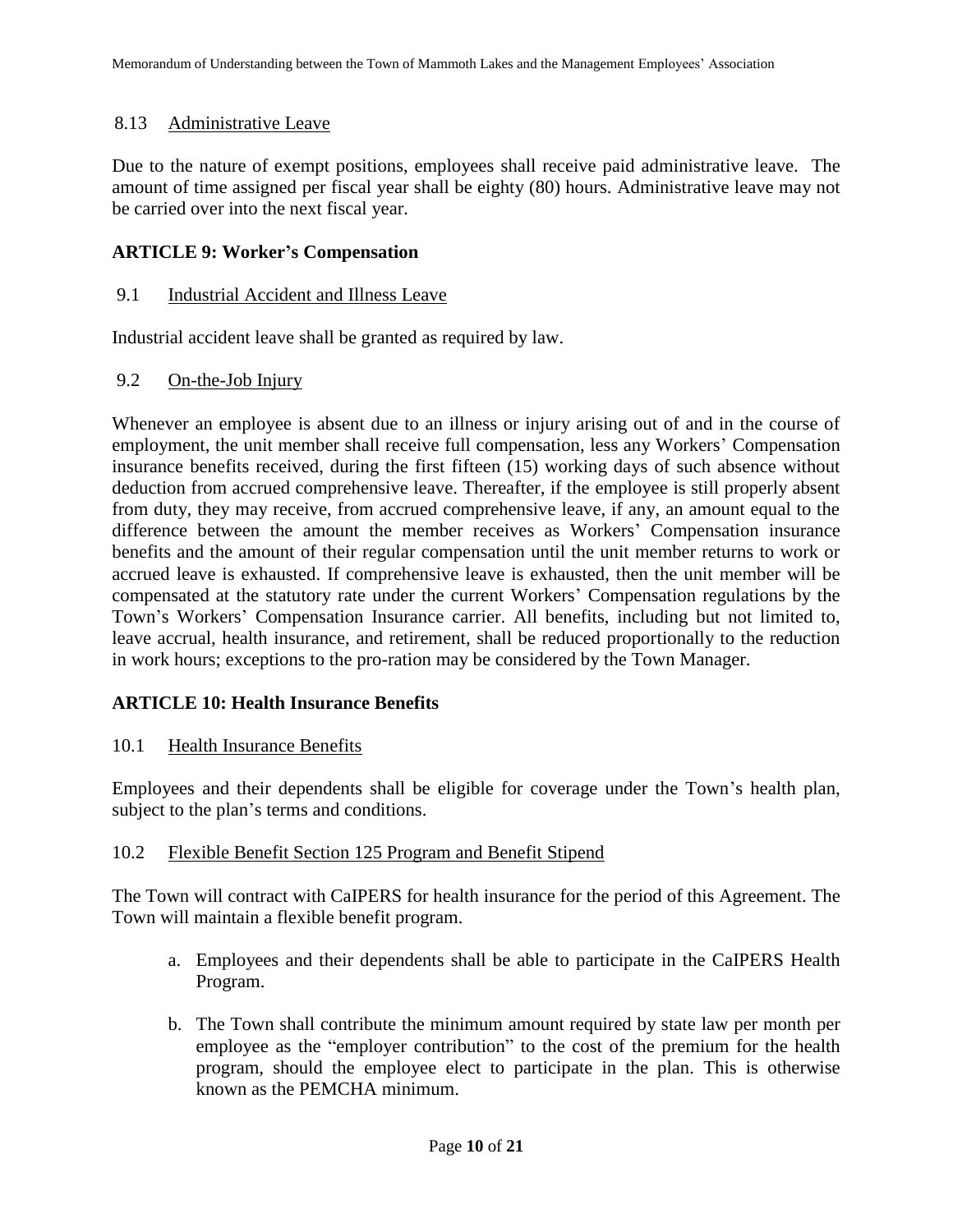- c. The Town will provide a monthly contribution to each employee in an amount equal to the cost of coverage under the CalPERS Health Insurance Plan based upon the employee's dependent status definition under the CalPERS Health Benefit Program as "employee," "employee plus one," or "employee plus two" for the employee's flexible (cafeteria) account. This amount is inclusive of the "employer contribution" for the CalPERS Health Program premium.
- d. Employees hired before September 1, 2016 may elect to receive cash in lieu of all or a portion of the Town's monthly contribution to the employee's flexible benefit (cafeteria) account (with the exception of the employer contribution for employee health insurance premiums provided to employees electing to participate in the CalPERS Health Program). The stipend amount shall be based on the employee's rate as calculated for 2019.
- e. Employees hired after September 1, 2016 shall not be eligible to receive a partial benefit stipend. Employees who are currently receiving a partial benefit stipend shall have their stipend reduced to three hundred dollars (\$300) per month beginning July 1, 2019 and two hundred and twenty-five dollars (\$225) per month beginning July 1, 2020. Beginning July 1, 2021, employees shall no longer be eligible for a partial benefit stipend.

Employees who are currently receiving cash in lieu of all of the Town's monthly contribution as outlined above, shall have their stipends reduced to nine hundred and seventy-five dollars (\$975) per month beginning July 1, 2019, eight hundred and fifty dollars (\$850) per month beginning July 1, 2020, and six hundred dollars (\$600) per month beginning July 1, 2021.

f. Employees who do not elect to take the Town's health insurance must provide proof of health coverage provided by their spouse or domestic partner's employer (or other group coverage in accordance with applicable state and federal law) and shall be eligible to receive a benefit stipend of six hundred dollars (\$600.00) per month. Payments from the Town that the employee receives in lieu of the contribution to the flexible spending (cafeteria) account, shall not be considered an increase in base compensation and shall be taxable pursuant to IRS regulations.

#### 10.3 Vision and Dental Health Reimbursement Arrangement (HRA) Plan

Employees may participate in the Health Reimbursement Arrangement (HRA) Plan as established by the Town to reimburse employees for vision and dental expenses as defined by IRS Publication 502 and the Town's Vision and Dental Policy. Employees who participate shall be eligible for reimbursement up to a total of \$1,500 for employees and eight hundred dollars (\$800.00) for each dependent (as defined by HRA guidelines specified in IRS Publication 969) per fiscal year, which total may be combined for the use of either the employee or any of their dependents. When two Town employees are considered to be an eligible dependent of one another, they shall not be covered by each other and their dependent children may only be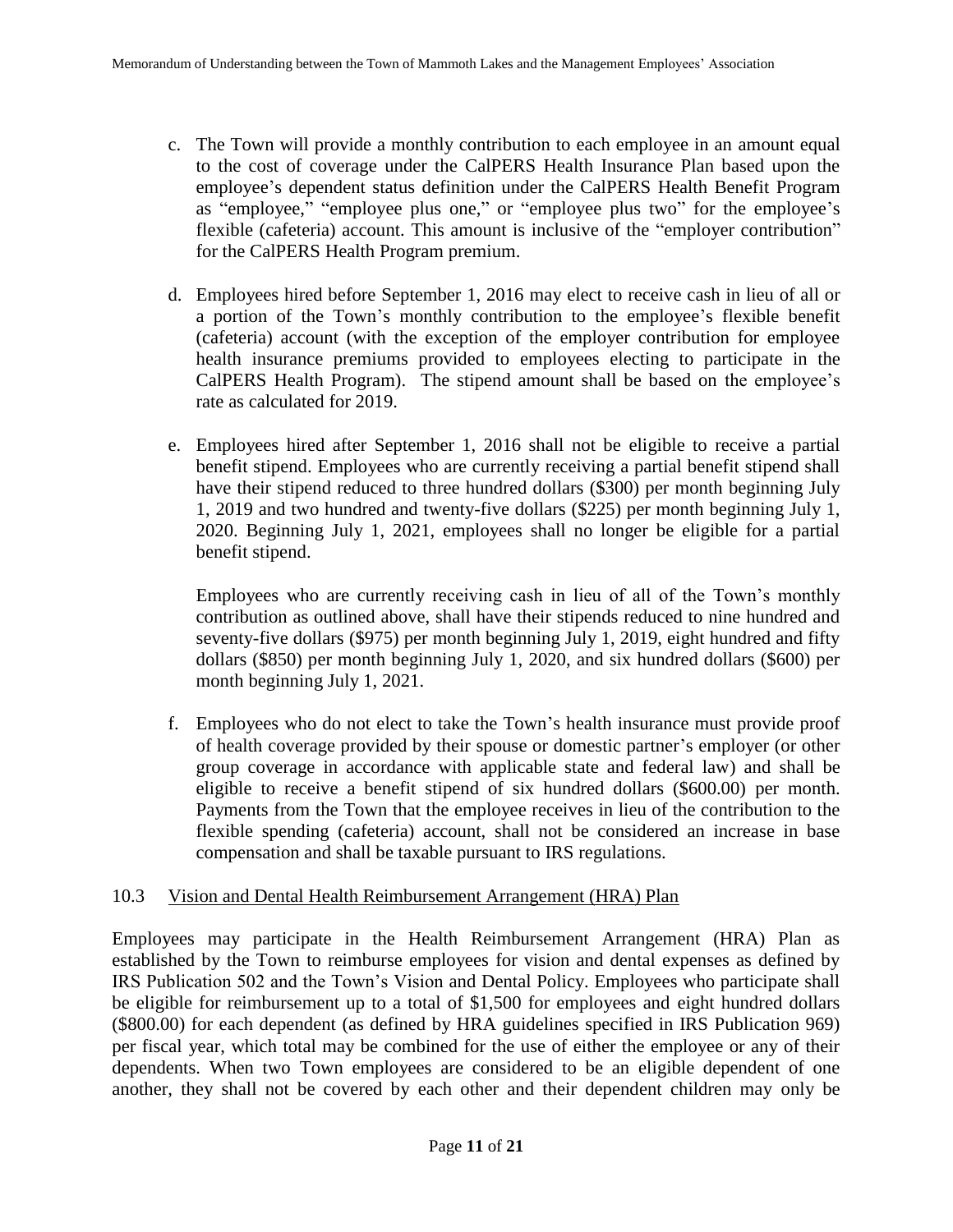covered by one parent. New employees not employed by the Town for the full fiscal year shall be entitled to a pro-rata reimbursement amount upon hire. Up to eighty percent (80%) of the unused portion of the total benefit, (not to exceed \$2,000 per year for employees with less than one year of service with the Town) may be "rolled over" from one fiscal year to the next, for a total of not more than three fiscal years. For purposes of identifying the unused portion, receipts for services performed in the previous fiscal year must be submitted within sixty (60) days of the beginning of the new fiscal year. Employee must have been in regular, full-time status with the Town at the time the vision/dental services were performed.

For employees hired prior to July 1, 2019, requests for any prior fiscal year's qualified vision/dental expense submitted after sixty (60) days after the close of the fiscal year will be paid out of the current fiscal year's benefit amount. Beginning June 30, 2022, no employee shall be eligible for reimbursement for vision/dental services performed in years prior to the immediately preceding fiscal year.

For employees hired after July 1, 2019, vision/dental services performed in the immediately preceding fiscal year shall be considered reimbursable. Requests for reimbursement for vision/dental services performed in years prior to the immediately preceding fiscal year shall not be eligible.

The current fiscal year benefit amount will be used to pay all reimbursement requests. Once the current fiscal year benefit amount is exhausted, rollover benefit amounts from previous years will be used to fund the reimbursement requests. "Rollover Year 1" benefit will be accessed first for reimbursement requests. Then, "Rollover Year 2" benefit amount will be accessed for reimbursement requests. Finally, if current fiscal year and Rollover Year's one and two benefits have been exhausted, "Rollover Year 3" will be accessed for reimbursement requests. Any amount remaining in "Rollover Year 3" sixty (60) days after the close of a fiscal year will no longer be available to fund reimbursement requests. Employees may elect to not participate in the reimbursement program by notifying the Human Resources Department with a written request to opt out of the plan. Eligibility for reimbursement ends at the end of the month of termination of employment for expenses incurred prior to permanent separation from service. Exceptions to reimbursement are subject to HRA guidelines and Town Manager approval.

### **ARTICLE 11: Deferred Compensation**

The Town shall maintain a deferred compensation plan (IRC 457b Plan) in good standing and shall make voluntary participation in the plan available to employees.

The Town shall contribute to the Town's Section 457(b) deferred compensation plan for the benefit of the employees. Beginning on July 1, 2019, the Town shall contribute fifty dollars (\$50.00) per pay period for twenty four (24) pay periods per year into an approved deferred compensation plan. Deposits shall occur as part of the first and second payrolls of each month.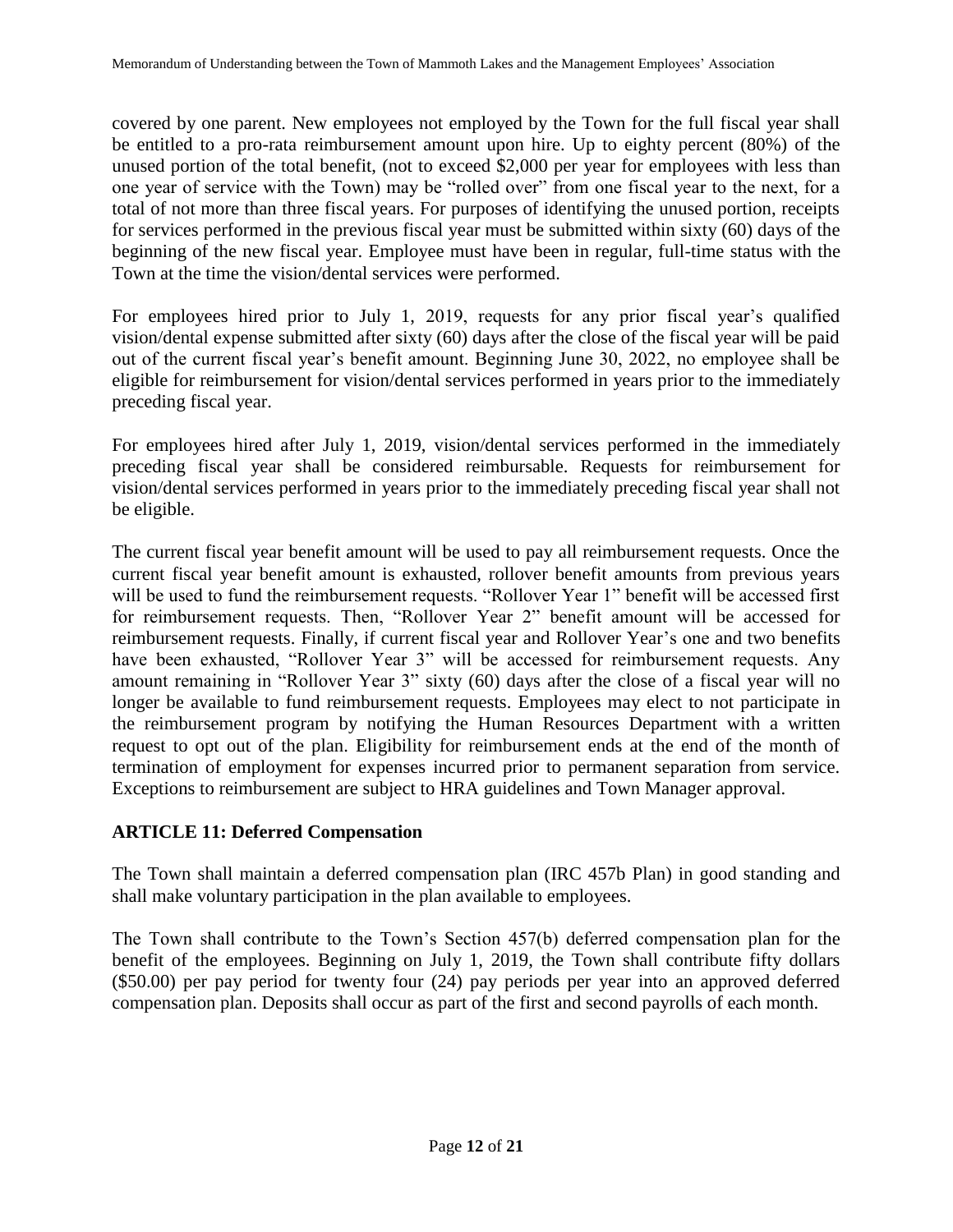### **ARTICLE 12: Retirement Contribution**

12.1 Employees covered by this Agreement will participate in the California Public Employees Retirement System (CalPERS). The Town shall maintain the employer contribution to CalPERS for the term of this Agreement.

Employees participate in CalPERS as follows:

- a. Employees hired before January 1, 2013, or "Classic Members" as defined by CalPERS (not new members per CCR 579.1(b)), shall receive the 2.7% @ age 55 retirement formula, highest thirty-six (36) month average final compensation period, the Fourth Level of the 1959 Survivor's Benefit, and a two percent (2.0%) retirement Cost of Living Adjustment (COLA). These employees shall pay the entire eight percent (8%) of the CalPERS employee's contribution on a pre-tax basis.
- b. Non-Classic employees (New Members CCR 579.1(a)) hired after January 1, 2013 will pay the full CalPERS required amount to this plan in accordance with the Public Employee Pension Reform Act (PEPRA) employee's contribution on a pre-tax basis. Both parties recognize that this contribution will change from time to time and will be adjusted on the first full pay period of each fiscal year. New miscellaneous members will receive the 2% @ age 62 retirement formula, highest thirty-six (36) month average final compensation period, the Fourth Level of the 1959 Survivor's Benefit, and a two percent (2.0%) retirement COLA.
- 12.2 The Town agrees to maintain the employer portion of the contribution to CalPERS.
- 12.3 Participation in the CalPERS plan discontinues employee participation in the Social Security System related to Town employment.
- 12.4 All participation in CalPERS is subject to the contract between the Town and CalPERS and the interpretation of rules, regulations, and contract by CalPERS.
- 12.5 Employee "member contributions" shall be made pursuant to Internal Revenue Code  $(414)(h)(2)$ .

### **ARTICLE 13: State Disability Insurance**

Employees participate in State Disability Insurance (SDI). Under the California Unemployment Insurance Code, "disability" includes any illness or injury, either physical or mental, including pregnancy, childbirth, or related medical condition that prevents a member from doing their regular or customary work. Employee contributions shall be made via payroll on a pre-tax basis.

Employees who are eligible to receive SDI shall utilize paid leave on a prorated basis to supplement their SDI payments, in accordance with the Town's Family and Medical Leave Policy and applicable state and federal law. All benefits shall be reduced proportionally to the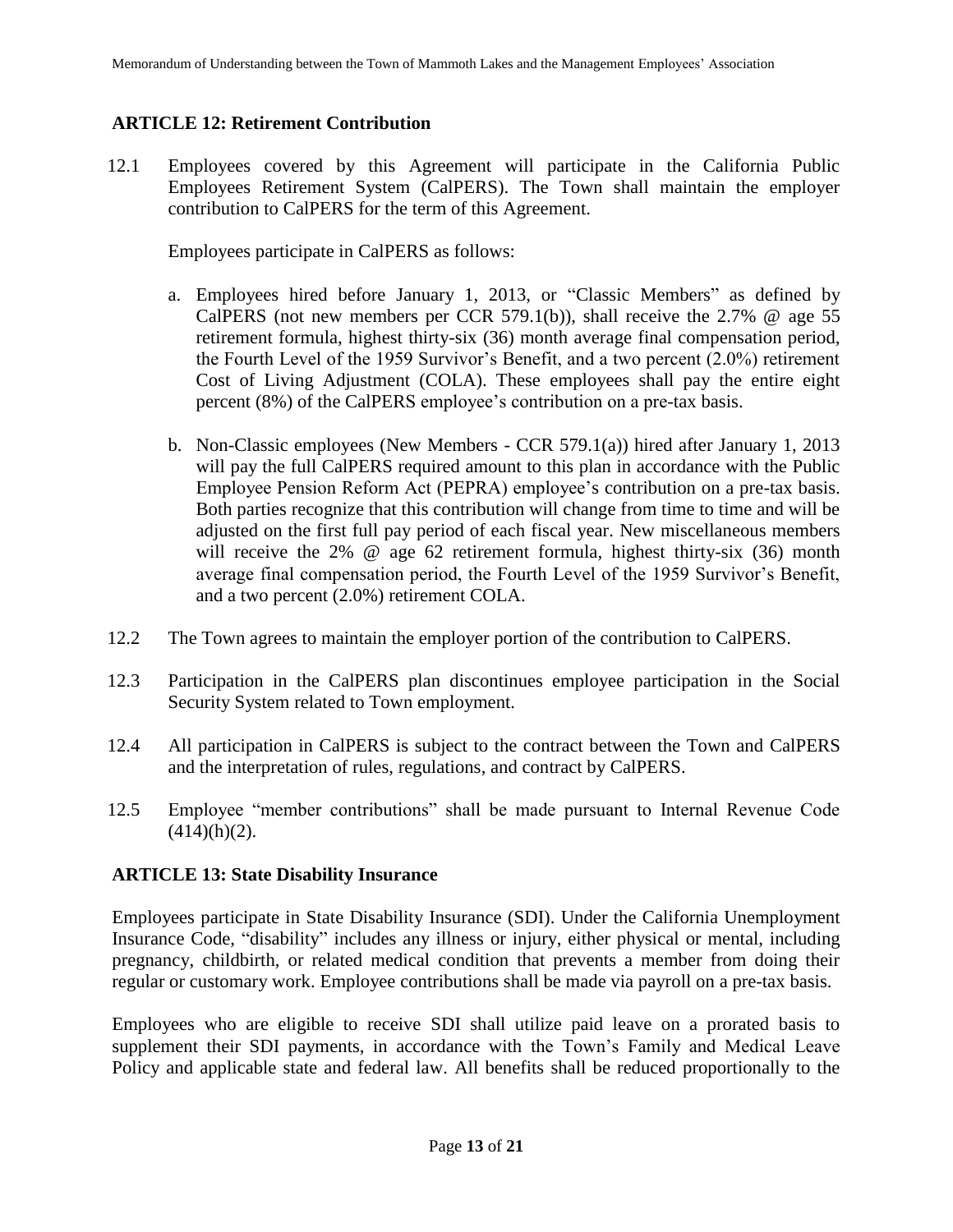reduction in paid leave hours utilized in accordance with the Town's Family and Medical Leave Policy and applicable state and federal law.

### **ARTICLE 14: Dues Deductions**

Employees may sign up for payroll deductions of Association dues with the Association. The Association will certify to the Town any new members of the Association.

Town agrees to deduct dues as established by the Association. The sum so withheld shall be remitted by the Town, without delay, directly to the Association along with a list of employees who have had such amounts deducted. As periodically requested by the Town, association agrees to provide a listing of all additions or deletions of membership or requested changes to establish payroll deductions of its members, to the Town.

The employee's earnings must be sufficient after the other legal and required deductions are made to cover the amount of the dues authorized. When an employee is in a non-paid status during only part of the pay period, and the salary is not sufficient to cover the full withholding, no deduction shall be made. All other legal and required deductions have priority over Association dues.

It shall be the sole responsibility of the Association to procure and enforce payroll deduction of dues.

The Association agrees to indemnify, defend, and hold harmless the Town, its officers, employees, and agents acting on its behalf from and against any and all losses, damages, costs, expenses, claims, demands, actions, suits, judgments, and other forms of liability arising out of the application or enforcement of this section. In no event shall the Town be required to pay from its own funds Association dues which the employee was obligated to pay, but failed to pay regardless of the reasons.

Any Association member who notifies the Town of their desire to discontinue dues deductions or otherwise withdraw from Association membership shall be referred back to the Association. The Town agrees to continue all dues deductions until notified of a deduction change by the Association.

#### **ARTICLE 15: Life Insurance**

The Town will provide a term life insurance policy for employees in the amount of \$50,000, dropping to \$25,000 at age seventy (70). Dependents shall be eligible for coverage under the group life insurance policy in the amount of \$5,000; premiums will be paid by the Town.

#### **ARTICLE 16: Wellness**

16.1 The Town shall maintain a corporate membership at an athletic/health club, if available, within the Town limits.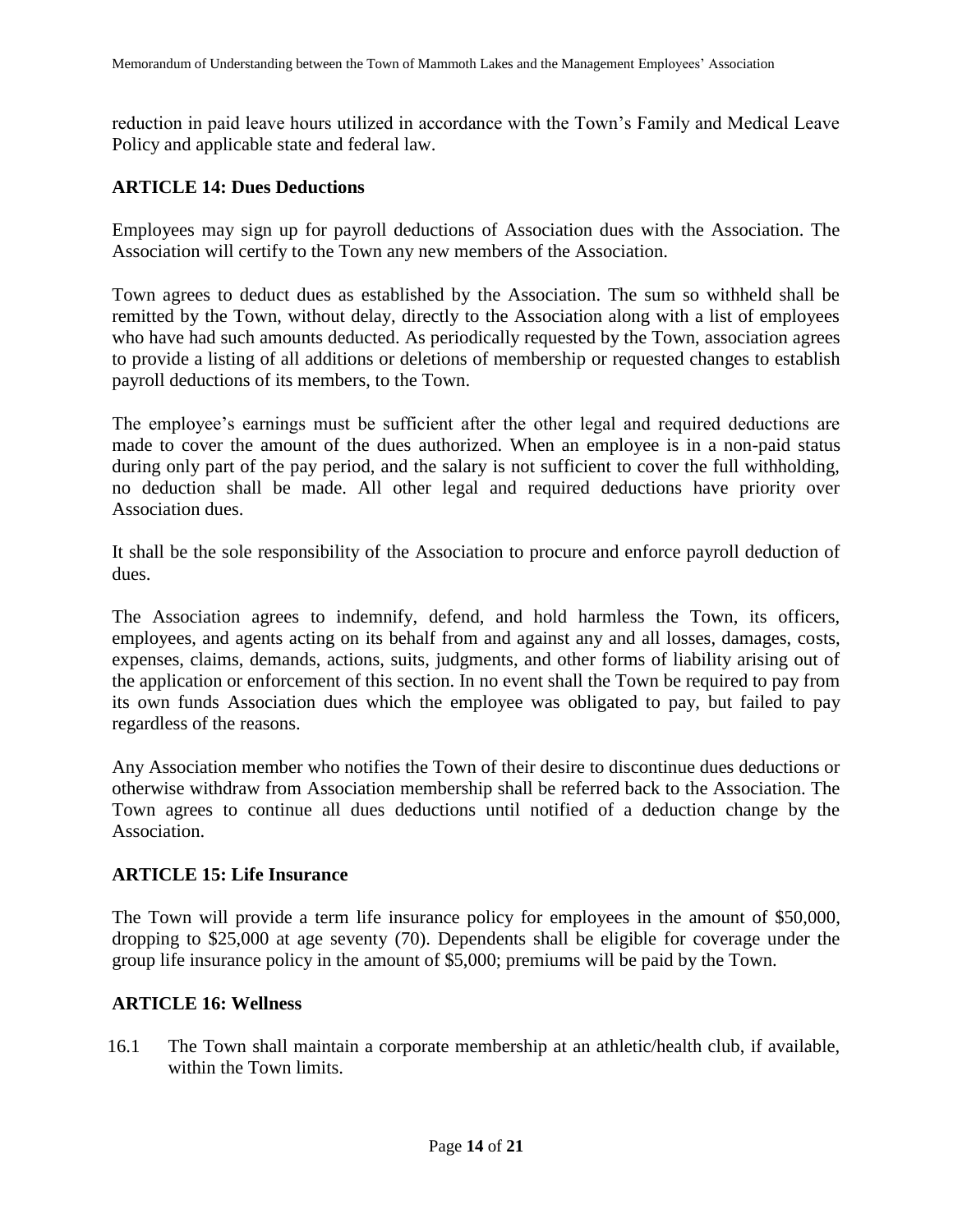### **ARTICLE 17: Education Reimbursement**

#### 17.1 Education and Training

Continuing Education: Funding for continuing education may be available to employees on a case-by-case basis and is subject to Department Head approval and budget.

Licenses, Certifications and Professional Development: The Town recognizes the importance of having highly skilled employees and encourages employees to take educational and training courses each year. Management will make every effort to assure that Town funds are provided annually in each budget for these purposes.

#### 17.2 Educational Reimbursement Policy

Education reimbursement will be provided in accordance with the Town's Educational Reimbursement Policy.

### **ARTICLE 18: Anniversary Awards**

The Town Council recognizes the important contribution made by valued long-term employees and wishes to reward their service to the Town. Productive, long-term employees are the Town's most valuable asset and are to be commended for their skill, talent, dedication, and service.

The Town shall award employees for every five (5) years of service to the Town according to the schedule herein provided. The following schedule of awards is intended to accompany a certificate of appreciation from the Town Council:

| Years of Service | Award                                                         |
|------------------|---------------------------------------------------------------|
| 5 years          | Council recognition and 20 hours of paid administrative leave |
| 10 years         | Council recognition and 28 hours of paid administrative leave |
| 15 years         | Council recognition and 36 hours of paid administrative leave |
| 20 years         | Council recognition and 44 hours of paid administrative leave |
| 25 years         | Council recognition and 84 hours of paid administrative leave |
| 30 years         | Council recognition and 88 hours of paid administrative leave |

*\*\*For each following five-year increment, Council recognition and 88 hours of administrative leave.*

Paid administrative leave shall have no cash value and must be used within twelve (12) months of the employee's anniversary date.

### **ARTICLE 19: Work Schedule**

The normal work week for unit members is from 8:00 a.m. to 5:00 p.m., Monday through Friday. Unit members shall receive no extra compensation for hours worked in excess of the established schedule, Article 8, section 8.13, Administrative Leave, notwithstanding. Alternative work schedules and work weeks may be established on a departmental basis with the approval of the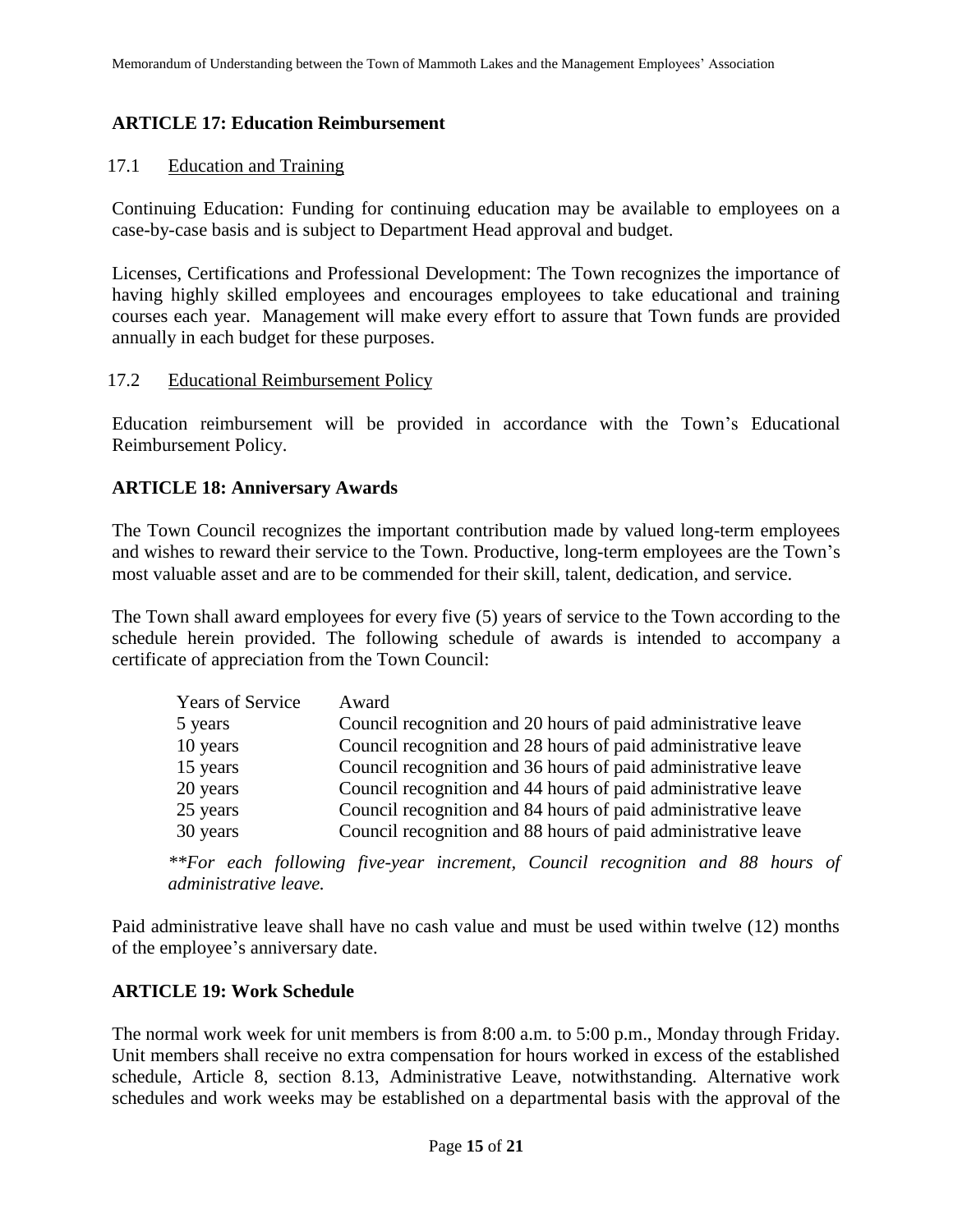Town Manager, with the needs of the department and the Town being the primary consideration and the preferences of the employee being a secondary consideration. This may include what are referred to as "9-80" or "4-10" work schedules.

### **ARTICLE 20: Salaries and Wages**

#### 20.1 Salary Ranges

The salary ranges shall have a minimum and a maximum.

#### 20.2 Base Annual Salaries

Employees shall receive the following adjustments to base salary effective on the dates as shown. Increases will go into effect on the first full pay period of the month.

| July, 20193.0% range and pay adjustment |
|-----------------------------------------|
|                                         |
|                                         |

#### 20.3 Bilingual Pay

The Town acknowledges that bilingual speaking ability may enhance an employee's ability to contribute to the Town. As such, employees who meet bilingual proficiency qualifications may receive a pay differential of five percent (5.0%) of their base salary. Approval of bilingual pay shall be tied into demonstrated enhancements from an employee's ability to speak dual languages. The Town Manager and Human Resources Manager shall determine the appropriateness of bilingual pay, designate language and testing requirements, including periodic re-examination of proficiency as deemed appropriate, and which will determine the qualifications for and maintenance of this incentive.

#### 20.4 Special Function Pay

The Town and the Association agree that an employee's possession of certain appropriate certifications, licenses, degrees, and skills which are not a part of the required qualifications for a position (as outlined in the position's job description) may be of value to the Town, and, when utilized, increase the employee's value. Department Heads and/or employees may identify such certifications, licenses, degrees, and skills that could merit special function pay. Employees must actively and regularly utilize certifications, licenses, degrees, and skills that benefit the Town in order to qualify and maintain special function pay status. Special function pay shall be two and one-half percent (2.5%) of an employee's base salary. Final approval of Special Function Pay status shall be determined by the employee's Department Head and the Human Resources Manager.

Special function pay may include, but is not limited to:

• Notary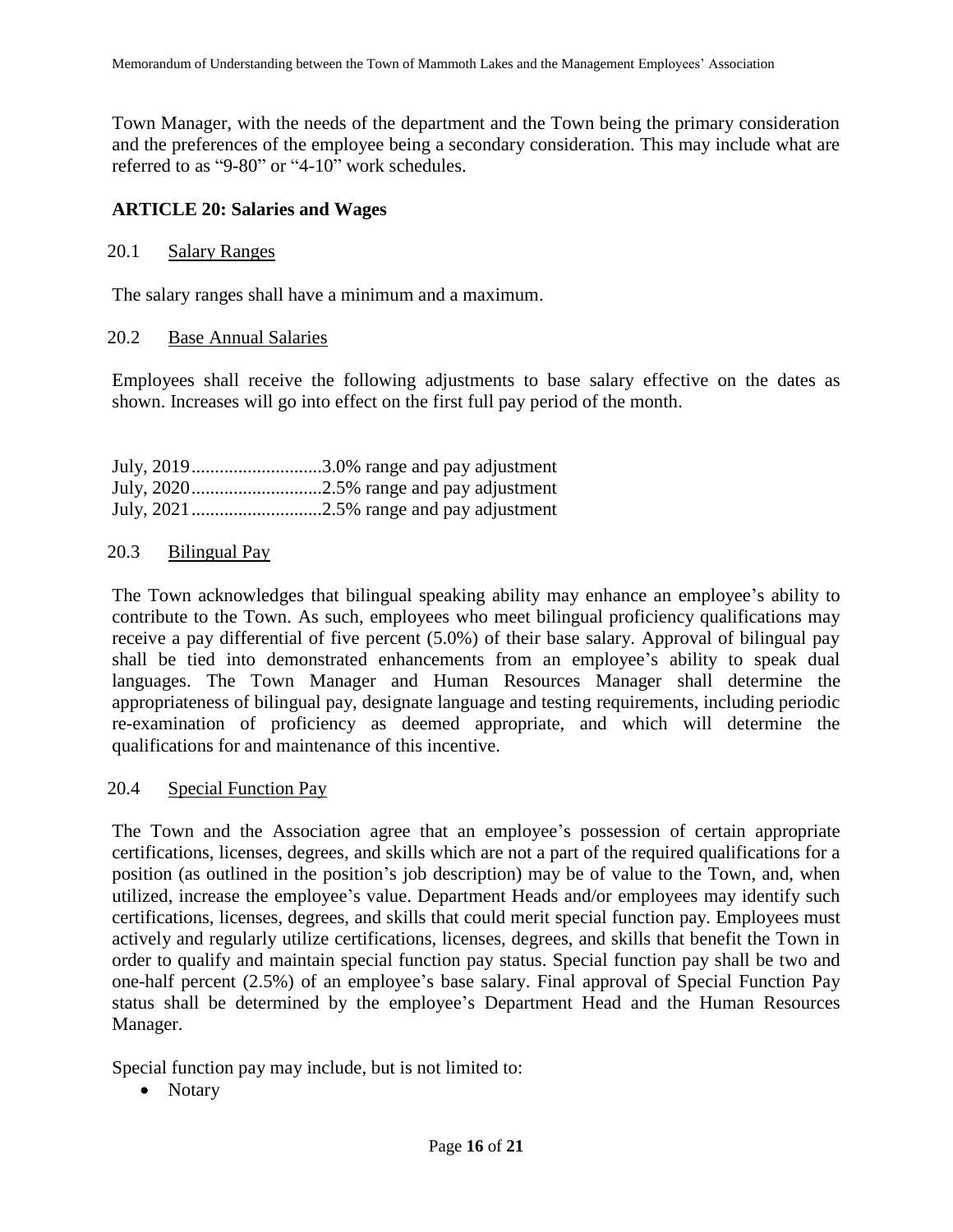- Special license or certification applicable to job
- Driver's license used but not needed for position

### 20.5 Bonus

Employees shall be eligible for an annual contingent payment based upon Transient Occupancy Tax (TOT) revenues received during the previous fiscal year in order to allow them to share in the success of the Town. No individual payment shall exceed \$4,000. The amount, will be based on eight percent (8%) of the TOT revenues that are greater than the amount budgeted to be received and retained by the Town (i.e., the amount does not include TOT allocated to outside agencies (Tourism, Housing, and Transit). The revenue sharing payment shall be calculated based on the total year end Town's share of TOT revenues above the original fiscal year TOT budget. This amount shall be divided by the number of all eligible, miscellaneous regular employees at the time of the payment to determine the amount per employee. In order to be eligible for this contingent revenue sharing payment, an employee must be (a) employed with the Town for some part of the fiscal year on which the calculation is based, and (b) be employed with the Town at the time the payment is made. Eligibility for this payment is not complete, and no right to this payment is earned, unless both of these criteria are satisfied. New employees who join Town service during any year who are not employed by the Town for the full fiscal year, but who are employed when the payments are calculated and paid, are eligible for a pro-rata payment based on regular hours worked, including part-time employment for employees that subsequently became full-time prior to the start of the fiscal year. Payments shall be subject to applicable state and federal tax withholdings. Payments shall not be subject to retirement.

### **ARTICLE 21: Paid Municipal Holidays**

All holidays are considered one eight (8)-hour work day. The following are recognized as paid municipal holidays:

- January 1st (New Year's Day);
- The third Monday in January (Martin Luther King Jr. Day);
- The third Monday in February (Presidents Day);
- The last Monday in May (Memorial Day);
- July 4th (Independence Day);
- The first Monday in September (Labor Day);
- November 11th (Veterans Day);
- Thanksgiving Day;
- Friday following Thanksgiving Day;
- December 24th (Christmas Eve);
- December 25th (Christmas Day);
- December 31st (New Year's Eve).

If New Year's Day, New Year's Eve, Independence Day, Christmas Eve, or Christmas Day fall upon a Sunday, the Monday following will be considered the holiday. If said holidays fall upon a Saturday, the Friday preceding will be considered the holiday. If the alternative Monday or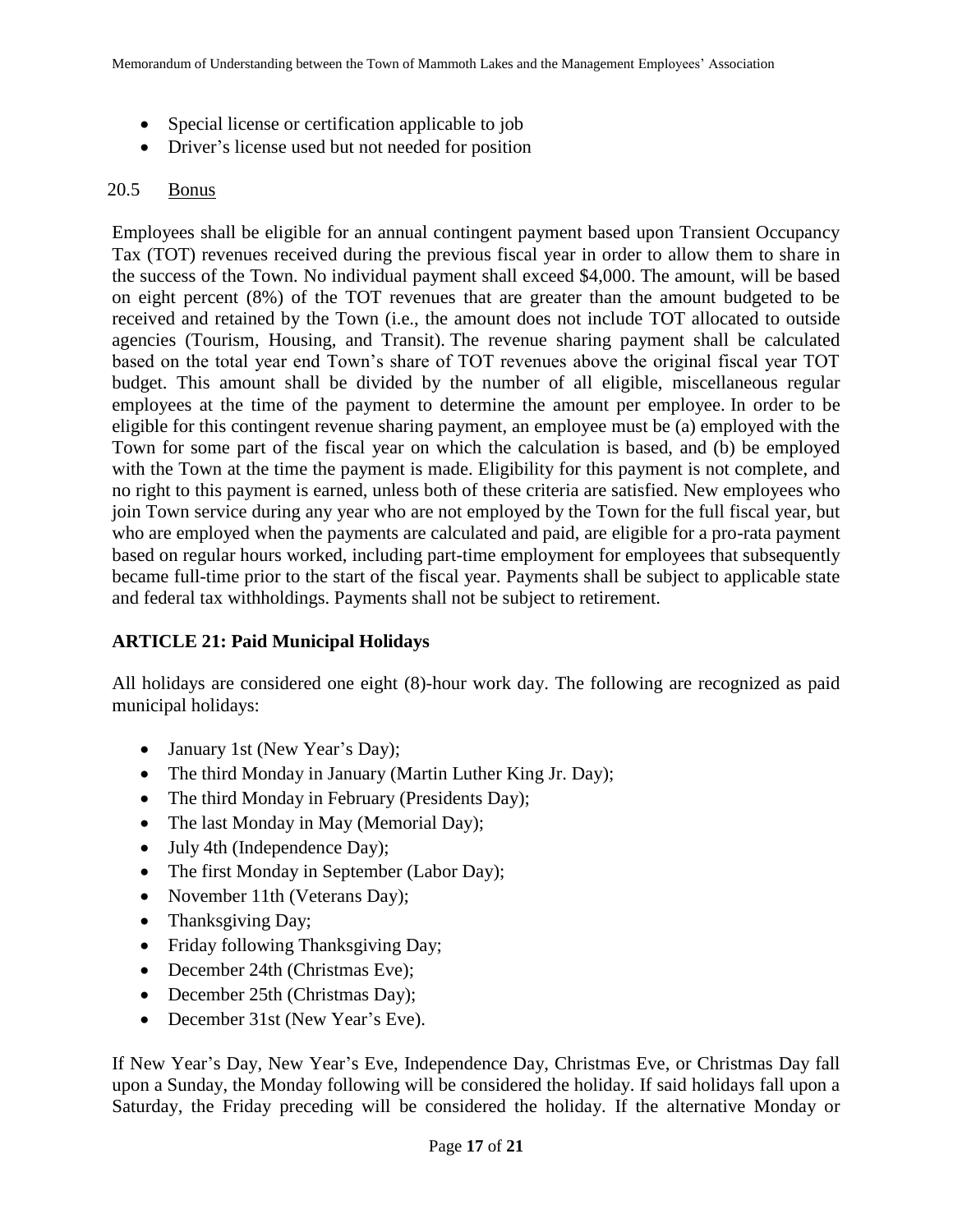Friday is already a different holiday (i.e. in the case of Christmas Eve and Christmas Day), the holiday will be observed on whichever day, Monday or Friday, is not already a holiday.

If Veterans Day falls upon a Saturday and/or Sunday, the observed holiday shall correspond with the observed Federal Veterans Day holiday.

### **ARTICLE 22: Compensation for Municipal Holidays**

- 22.1 An employee on a leave-of-absence without pay shall not receive any compensation for holidays occurring during such leave.
- 22.2 An employee must be in a pay status on the workday preceding a holiday to be eligible to be compensated for the holiday.

### **ARTICLE 23: Safety Equipment**

Association employees who work at the airport, in parks maintenance, fleet maintenance, or street maintenance, shall be entitled to receive the following equipment allowance.

### 23.1 Safety and Weather Protection Equipment

Employees shall receive new or used replacement safety and weather protection equipment as necessary in the performance of their assignments.

Employees shall be issued and/or have replaced the following minimum issue of safety and weather protection equipment:

- Polarized Sunglasses
- Heavy-duty work gloves
- Heavy-duty cold weather gloves
- Jackets with hoods
- Vests
- Warm-up pants
- Cold weather boots
- Extra boot liners
- **•** Gaiters
- Other safety related equipment such as reflective vests, hats, etc., as needed.

The following equipment shall be made available to employees on an as needed basis: rain jacket with hood, rain pants, and waders. Safety and weather protection equipment shall remain the property of the Town and all such equipment issued by the Town shall be inventoried on an annual basis.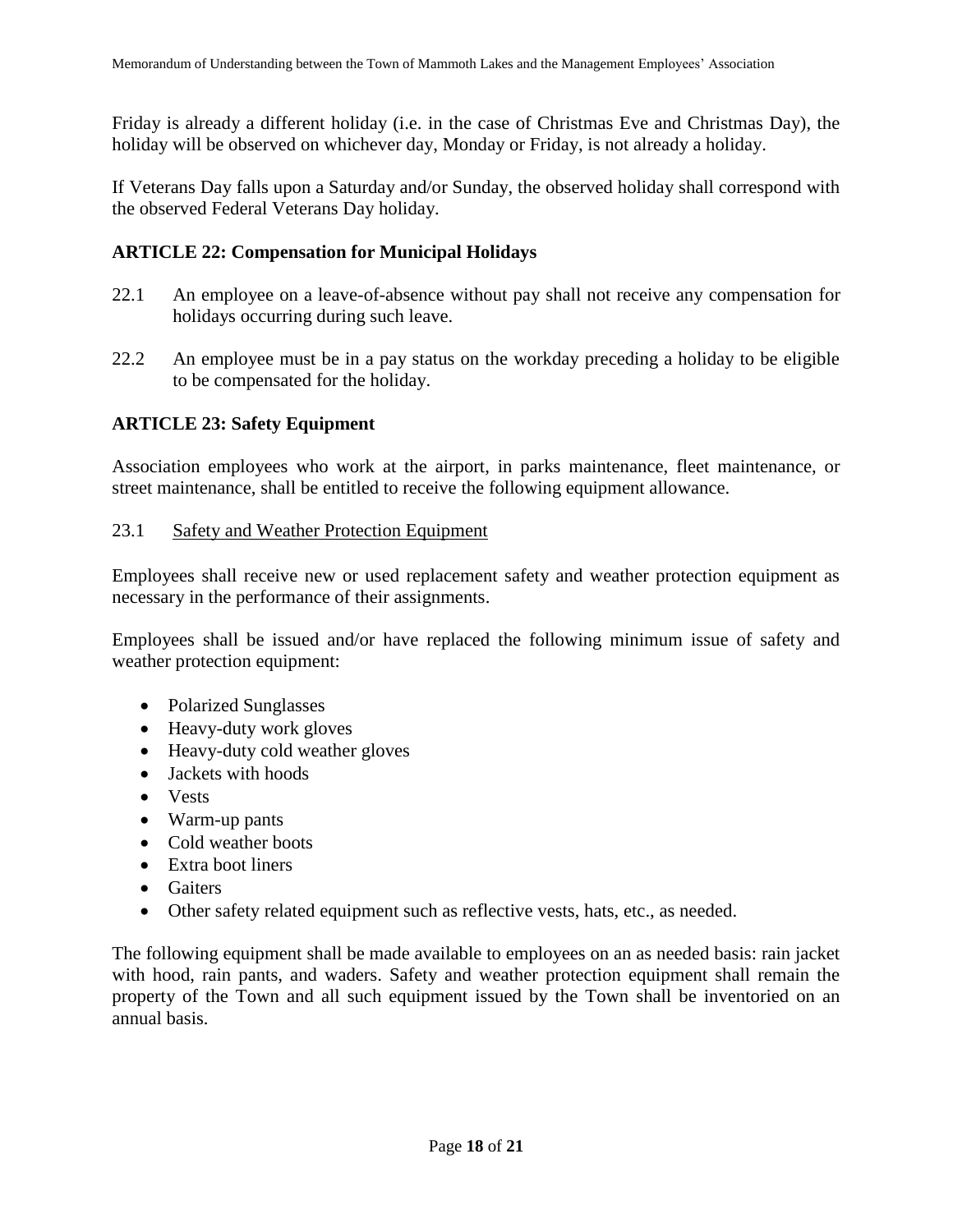#### 23.2 Boot and Sunglass Allowance

Employees shall receive reimbursement up to four hundred and twenty-five dollars (\$425) per fiscal year for the purchase of safety boots, sunglasses, and any related items as approved by the employee's supervisor.

Employees shall receive this amount subsequent to the submittal of receipts or other verification of purchase to the Administrative Services/Finance Director, or designee.

### **ARTICLE 24: Effect of Agreement**

#### 24.1 Complete Understanding

The terms and conditions set forth in this Agreement represent the full and complete understanding between the parties hereto. The terms and conditions may be altered, changed, added to, deleted from, or modified only through the voluntary, mutual consent of the parties in a written amendment executed according to the provisions of the Agreement.

#### 24.2 Improvements in Benefits

Improvements in member benefits contained in this Agreement which are brought about by the amendment or addition of statutory mandated guarantees now provided in California law shall be incorporated into this Agreement.

#### 24.3 Savings

If any provision of this Agreement or any application thereof to any member is held by a court of competent jurisdiction to be contrary to law, then such provision or application shall be deemed invalid, to the extent required by such court decision, but all other provisions or applications shall continue in full force and effect.

#### **ARTICLE 25: Severability**

Should any section, clause, or provision of this Memorandum of Understanding be declared illegal by final judgment of a court of competent jurisdiction, such invalidation of such section, clause, or provision shall not invalidate the remaining portions thereof, and such remaining portions shall remain in full force and effect.

Upon such invalidation, the parties agree to meet and confer immediately on substitute provisions for such parts or provisions rendered or declared illegal or an unfair labor practice.

#### **ARTICLE 26: Duration**

The provisions set forth herein are final. Except as otherwise provided herein, no changes or modifications shall be offered, urged, or otherwise presented by the Management Employees Association or the Town of Mammoth Lakes for the duration of this Agreement, provided,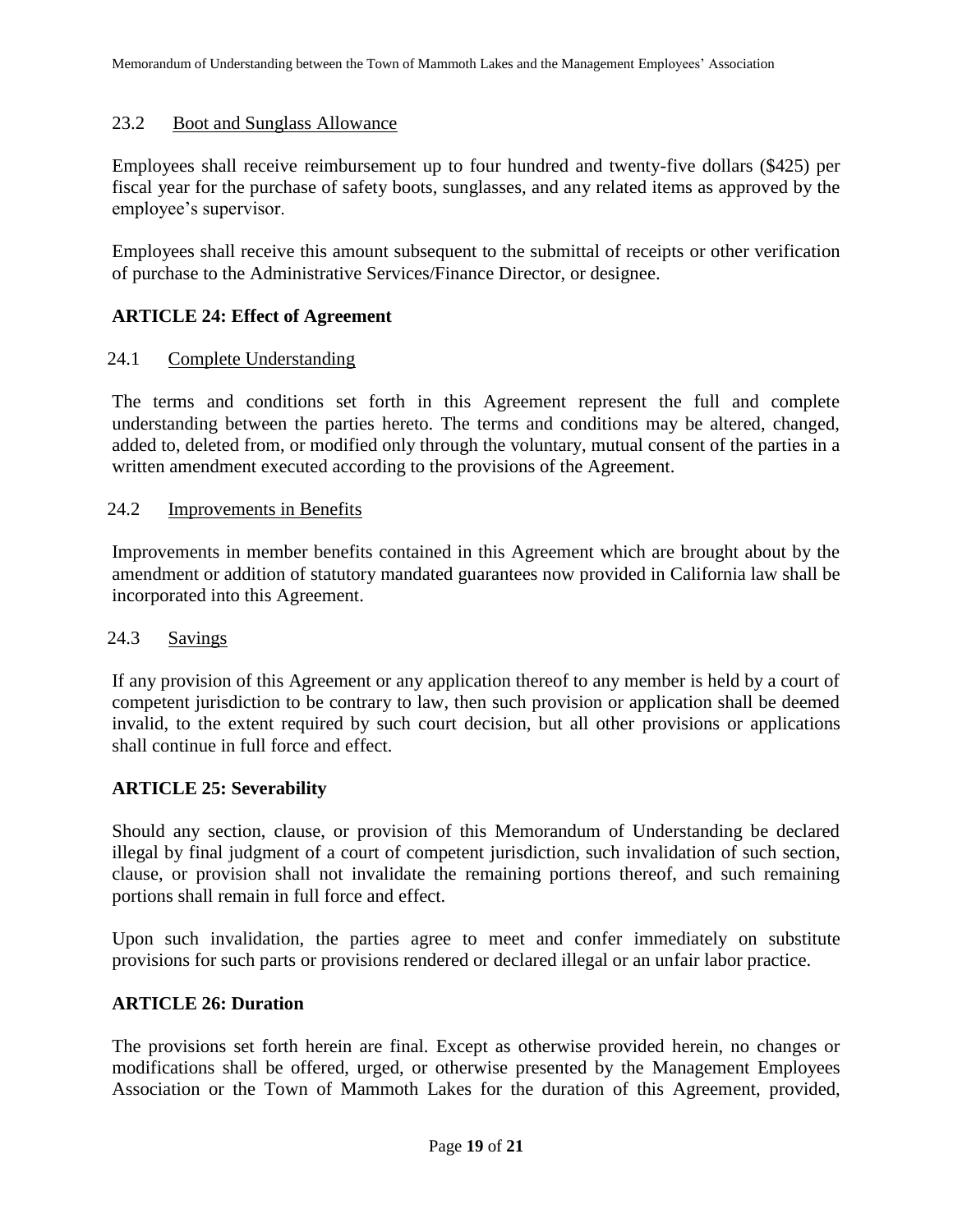however, that nothing herein shall prevent the parties from meeting and conferring and making modifications herein by mutual consent. The provisions herein shall be from July 1, 2019 to June 30, 2022.